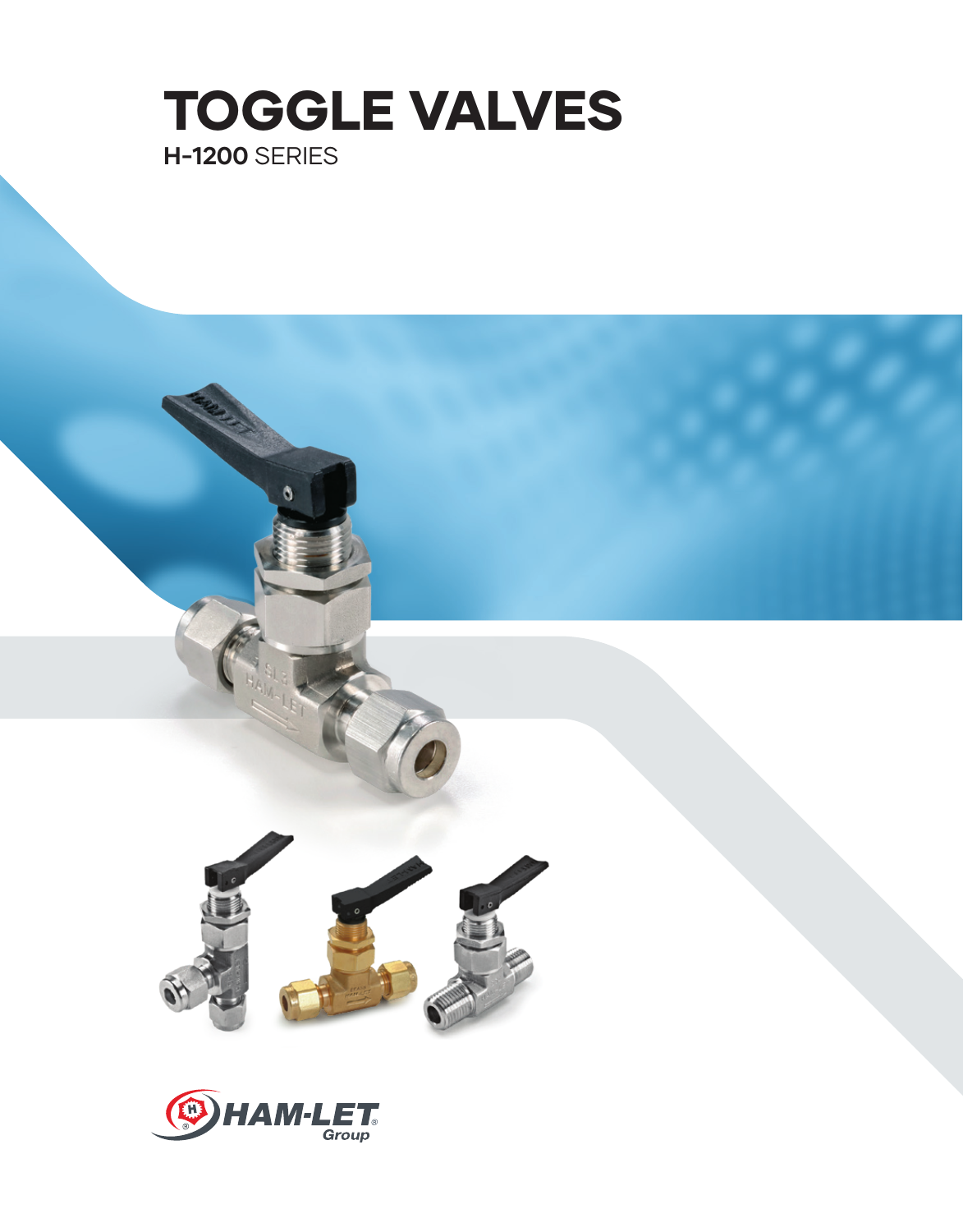- **•** Compact rugged design
- **•** Stainless Steel and Brass Construction
- **•** Panel mountable
- **•** Quick On/Off service
- **•** Straight and angle patterns available
- **•** Sizes: 1/8" & 1/4"
- **•** LET-LOK®, male and female NPT ends
- **•** MAWP 300 psig (20 Bar) at 20°C (70°F)
- **•** Temperature rating: -20°F to 200°F (-28°C to 93°C)
- Flow coefficient (Cv) 0.11 to 0.2
- **•** Colored Nylon Handles

# FEATURES GENERAL

The H-1200 Series standard toggle valve is a compact design for normally closed and quick on/off service. Moving the handle 90 degrees upwards opens the valve to full flow and stops it firmly in the open position. Shifting the handle position downwards shuts off the valve by spring return. The PTFE soft seat at the tip of the stem provides a positive repetitive seal.

..

1

2

# MATERIALS OF CONSTRUCTION

| <b>Item</b>    | Components           | Qty.           | <b>Valve Body Material</b>    |                  |  |  |  |  |
|----------------|----------------------|----------------|-------------------------------|------------------|--|--|--|--|
|                |                      |                | 316 St.St.                    | <b>Brass</b>     |  |  |  |  |
| 1              | Handle               | 1              | Nylon                         |                  |  |  |  |  |
| $\overline{2}$ | Roll Pin             | 1              | St.St. 420 SS                 |                  |  |  |  |  |
| 3              | Panel Nut            | 1              | St.St. ASTM A-276             | Brass ASTM B-16  |  |  |  |  |
| 4              | Washer               | 1              | Nylon                         |                  |  |  |  |  |
| 5              | Packing Nut          |                | St.St. ASTM A-276             | Brass ASTM B-16  |  |  |  |  |
| 6              | <b>Thrust Washer</b> | 1              | N/A                           | Nylon            |  |  |  |  |
| 7              | Spring               | 1              | 302SS / A313                  |                  |  |  |  |  |
| 8              | *O-ring              | $\overline{1}$ | <b>Fluorocarbon FKM</b>       |                  |  |  |  |  |
| 9              | *Stem                | 1              | St.St. ASTM A-276             |                  |  |  |  |  |
| 10             | *Stem Seat           | 1              | <b>PTFE</b>                   |                  |  |  |  |  |
| 11             | *Body                | 1              | St.St. ASTM A-182             | Brass ASTM B-283 |  |  |  |  |
| Lubricant      |                      |                | Silicone based and PTFE based |                  |  |  |  |  |

\* Wetted parts

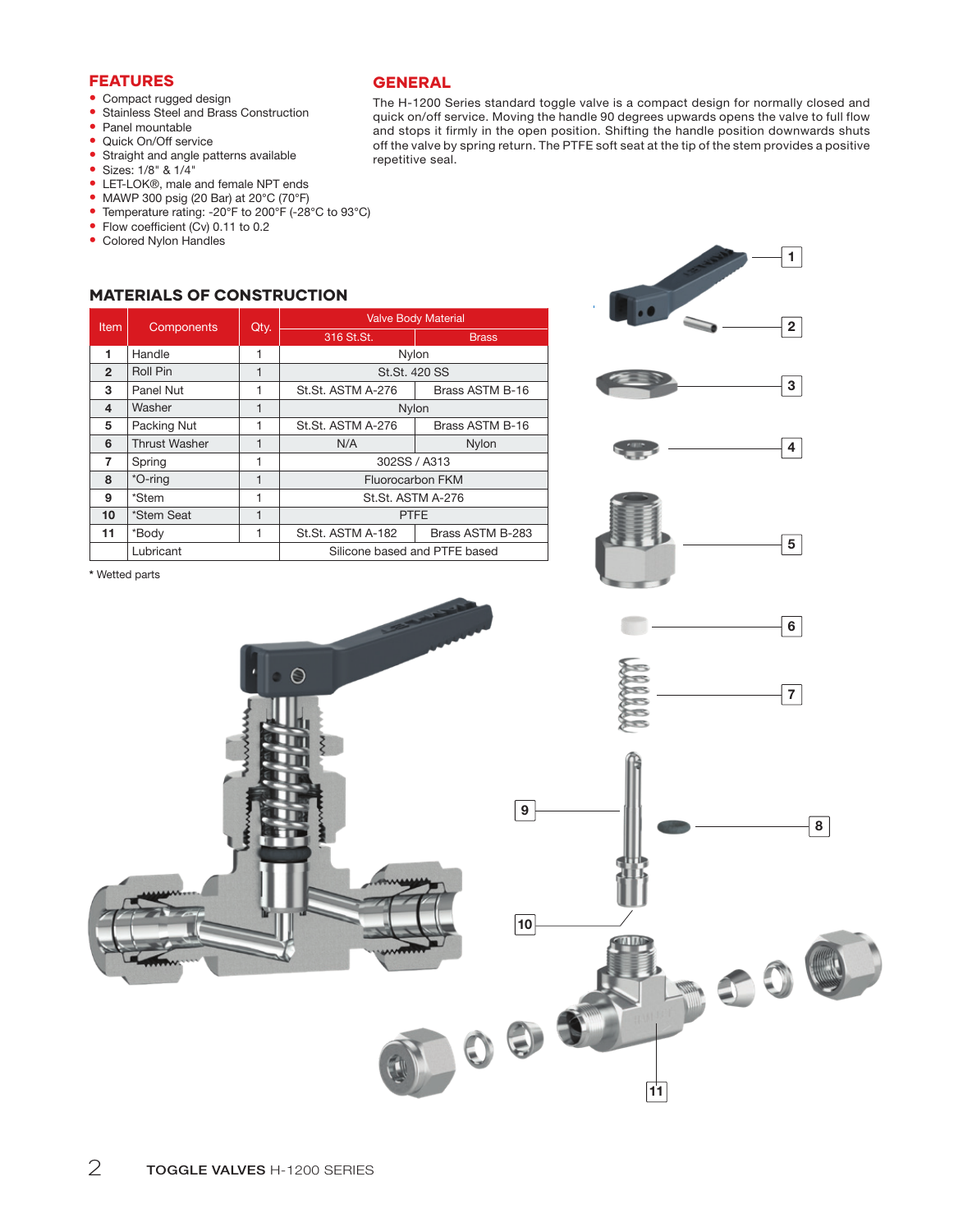## **TESTING**

All H-1200 Series designs have been tested and approved for burst and pressure. All valves are factory tested with Nitrogen pressure at 300 psig (20.7 bar) for shell, stem and across-the-seat leak detection. Each valve is tested for leak tight performance.

### CLEANING & PACKAGING

Every H-1200 series needle valve is cleaned in accordance with Standard Cleaning and Packaging (procedure 8184). Oxygen Clean & Lubricant Free Cleaning and Packaging, in accordance with Special Cleaning and Packaging (procedure 8185), is available as an option.





| <b>End connection</b> |             | Cv   | <b>Orifice</b> |      | А    |      | в    |      | B1   |      |      |      | D    |      | E   |      | G    |      | H (Open) |      |
|-----------------------|-------------|------|----------------|------|------|------|------|------|------|------|------|------|------|------|-----|------|------|------|----------|------|
| <b>Type</b>           | <b>Size</b> |      | mm             | in   | mm   | in   | mm   | in   | mm   | in   | mm   | in   | mm   | in   | mm  | in   | mm   | in   | mm       | in   |
| Female NPT            | 1/8         | 0.20 | 3.28           | 0.13 | 41.2 | .66  | 20.6 | 0.81 | 20.6 | 0.81 | N/A  | N/A  |      |      |     |      |      |      |          | 2.57 |
| Male NPT              | 1/8         | 0.11 | 2.50           | 0.10 | 43.7 | .72  | 21.8 | 0.86 | 21.9 | 0.86 | 29.7 | 1.17 |      |      |     |      |      |      |          |      |
| Male NPT              | 1/4         | 0.20 | 3.28           | 0.13 | 49.8 | .96  | 24.9 | 0.98 | 24.9 | 0.98 | 32.8 | 1.29 | 21.8 |      | .95 | 0.31 |      |      |          |      |
| Let-Lok®              | 1/8         | 0.11 | 2.30           | 0.09 | 49.8 | .96  | 24.9 | 0.98 | 24.9 | 0.98 | 32.8 | 1.29 |      | 0.85 |     |      | 13.5 | 0.53 | 65.5     |      |
| Let-Lok®              | 1/4         | 0.20 | 3.28           | 0.13 | 57.4 | 2.26 | 28.7 | .13  | 28.7 | 1.13 | 36.5 | 1.44 |      |      |     |      |      |      |          |      |
| Male to Let-Lok®      | 1/4         | 0.20 | 3.28           | 0.13 | 53.6 | 2.11 | 24.9 | 0.98 | 28.7 | 1.13 | 32.8 | .29  |      |      |     |      |      |      |          |      |

Dimensions are for reference only and are subject to change without notice.

### H-1200 SERIES ORDERING INFORMATION



| Z - 1200 - SK                                | $-1/4$<br>VI                        | Z - 1200 - HK - 1/4                          |
|----------------------------------------------|-------------------------------------|----------------------------------------------|
| <b>Body Designator</b><br>per End Connection | O-ring<br><b>Material</b>           | <b>Body Designator</b><br>per End Connection |
| 1/4 for all end connections                  | - Fluorocarbon FKM<br>VI            | 1/4 for all end connections                  |
|                                              | - Buna N<br><b>BU</b>               |                                              |
|                                              | - EPDM<br><b>EP</b>                 |                                              |
|                                              | - Polychloroprene (CR)<br><b>NE</b> |                                              |
|                                              | - Perfluor<br><b>KZ</b>             |                                              |
|                                              |                                     |                                              |

H-1200 | 2020\_Rev00

#### HANDLE KIT **HANDLE KIT**



**LF -** Lubricant Free **SF -** Silicone Free

| <b>Handle Type</b> |                            |  |  |  |  |  |
|--------------------|----------------------------|--|--|--|--|--|
| s                  | <b>Black Nylon Handle</b>  |  |  |  |  |  |
| R                  | <b>Red Nylon Handle</b>    |  |  |  |  |  |
| B                  | <b>Blue Nylon Handle</b>   |  |  |  |  |  |
| Y                  | <b>Yellow Nylon Handle</b> |  |  |  |  |  |
| G                  | Green Nylon Handle         |  |  |  |  |  |
|                    | Orange Nylon Handle        |  |  |  |  |  |

**OPTIONAL**